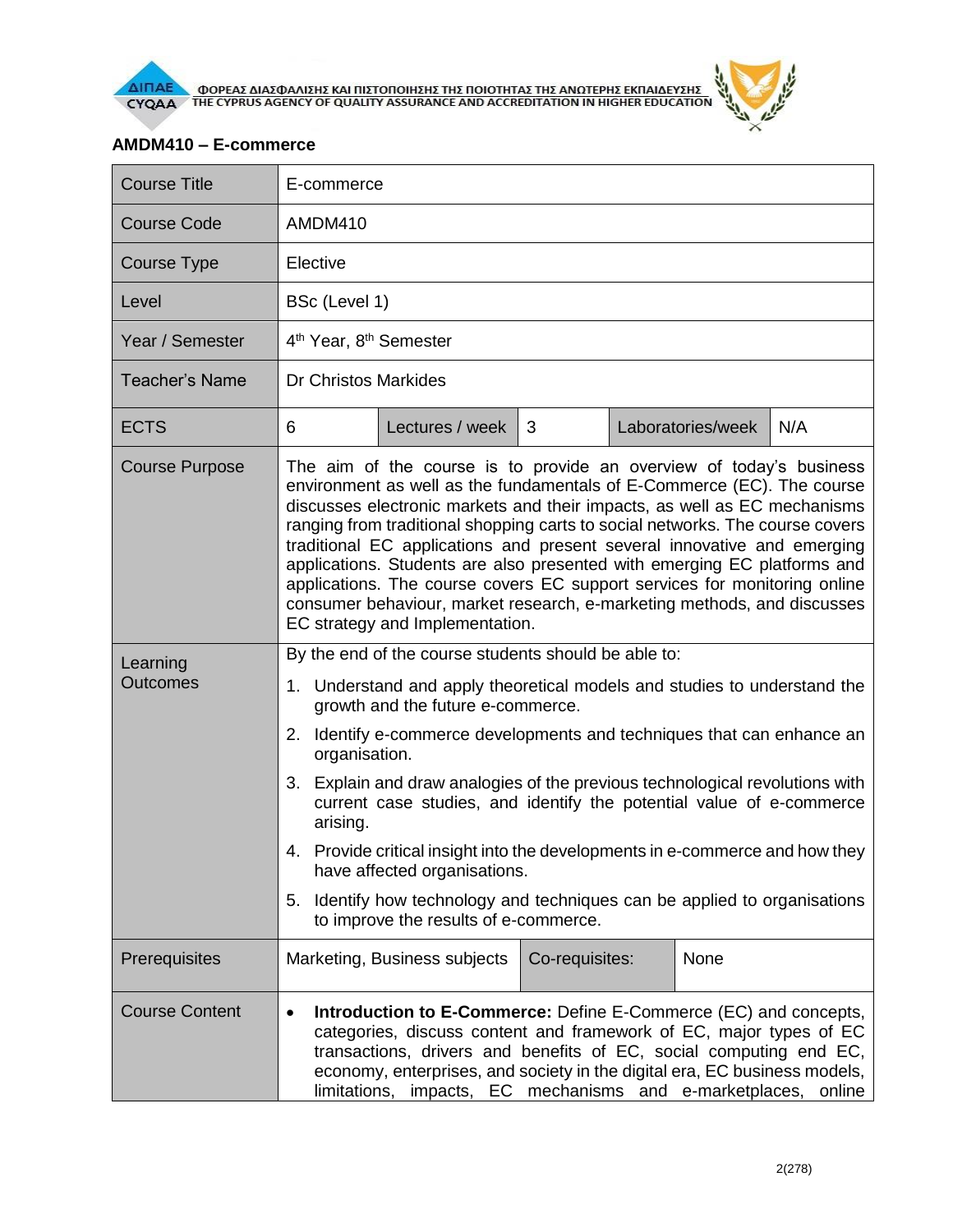shopping mechanisms and solutions, emerging EC platforms, and the future of EC.

| <b>E-Commerce Applications:</b> Describe EC applications, EC innovators,<br>$\bullet$<br>define e-marketplaces, features, and components, E-Business models,<br>applications, evaluation and appraisal, EC support services, retailing EC,<br>B2C EC products and services, e-tailing business models, online travel,<br>digital products, online entertainment, B2B EC, models and<br>characteristics, procurement methods, and portals, e-governance, e-<br>learning, e-books, collaborative e-commerce. |  |  |  |  |
|------------------------------------------------------------------------------------------------------------------------------------------------------------------------------------------------------------------------------------------------------------------------------------------------------------------------------------------------------------------------------------------------------------------------------------------------------------------------------------------------------------|--|--|--|--|
| <b>E-Commerce Platforms:</b> Mobile commerce concepts, developing<br>$\bullet$<br>applications in the world of wireless EC (m-commerce, I-commerce, and<br>pervasive computing), AI and ML in chatbots, VPAs, consumer services<br>of mobile computing, location-based commerce, cloud-computing and<br>IoT, pervasive computing, security and privacy issues, social commerce<br>concepts, benefits, and models, social networks and<br>CRM,<br>crowdsourcing, and crowdfunding.                          |  |  |  |  |
| E-Strategy and Implementation: online consumer behaviour, market<br>$\bullet$<br>research, e-marketing methods, and e-advertising, EC<br>risks,<br>vulnerabilities, and cybersecurity, EC payment methods, marketing,<br>branding, and advertising online, expand on EC strategic planning<br>process, develop business plan and<br>business case, strategy<br>implementation and assessment, using metrics, impact of EC to SMEs,<br>developing and maintain content for EC.                              |  |  |  |  |
| The taught part of course is delivered to the students by means of lectures,<br>conducted with the help of computer presentations. Lecture notes and<br>presentations are available through the e-learning platform and the web for<br>students to use in combination with the textbooks.                                                                                                                                                                                                                  |  |  |  |  |
| Lectures are supplemented with extensive case studies. During case<br>study/seminar sessions, students are able to apply the material delivered<br>during the lectures and experience the various models and technologies<br>delivered in the lectures.                                                                                                                                                                                                                                                    |  |  |  |  |
| Textbooks:                                                                                                                                                                                                                                                                                                                                                                                                                                                                                                 |  |  |  |  |
| Turban, E., Outland, J., King, D., Lee, J.K., Liang, T.-P., Turban, D.C.,<br>Electronic Commerce 2018: A Managerial and Social Networks<br>Perspective", 9 <sup>th</sup> Edition, Springer, 2018, ISBN: 9783319587158.<br>Laudon, K. C., Traver C. G., "E-Commerce 2019: Business,<br>$\bullet$<br>Technology and Society", 15th Edition, Pearson, 2019, ISBN:<br>9780135116234.                                                                                                                           |  |  |  |  |
| References:                                                                                                                                                                                                                                                                                                                                                                                                                                                                                                |  |  |  |  |
| Chaffey D., "Digital Business and E-Commerce Management", 6th<br>Edition, Prentice Hall, 2015, ISBN: 978-0-273-7865-4.<br>Schneider G., "Electronic Commerce", 11 <sup>th</sup> Edition, Cengage Learning,<br>$\bullet$                                                                                                                                                                                                                                                                                    |  |  |  |  |
|                                                                                                                                                                                                                                                                                                                                                                                                                                                                                                            |  |  |  |  |